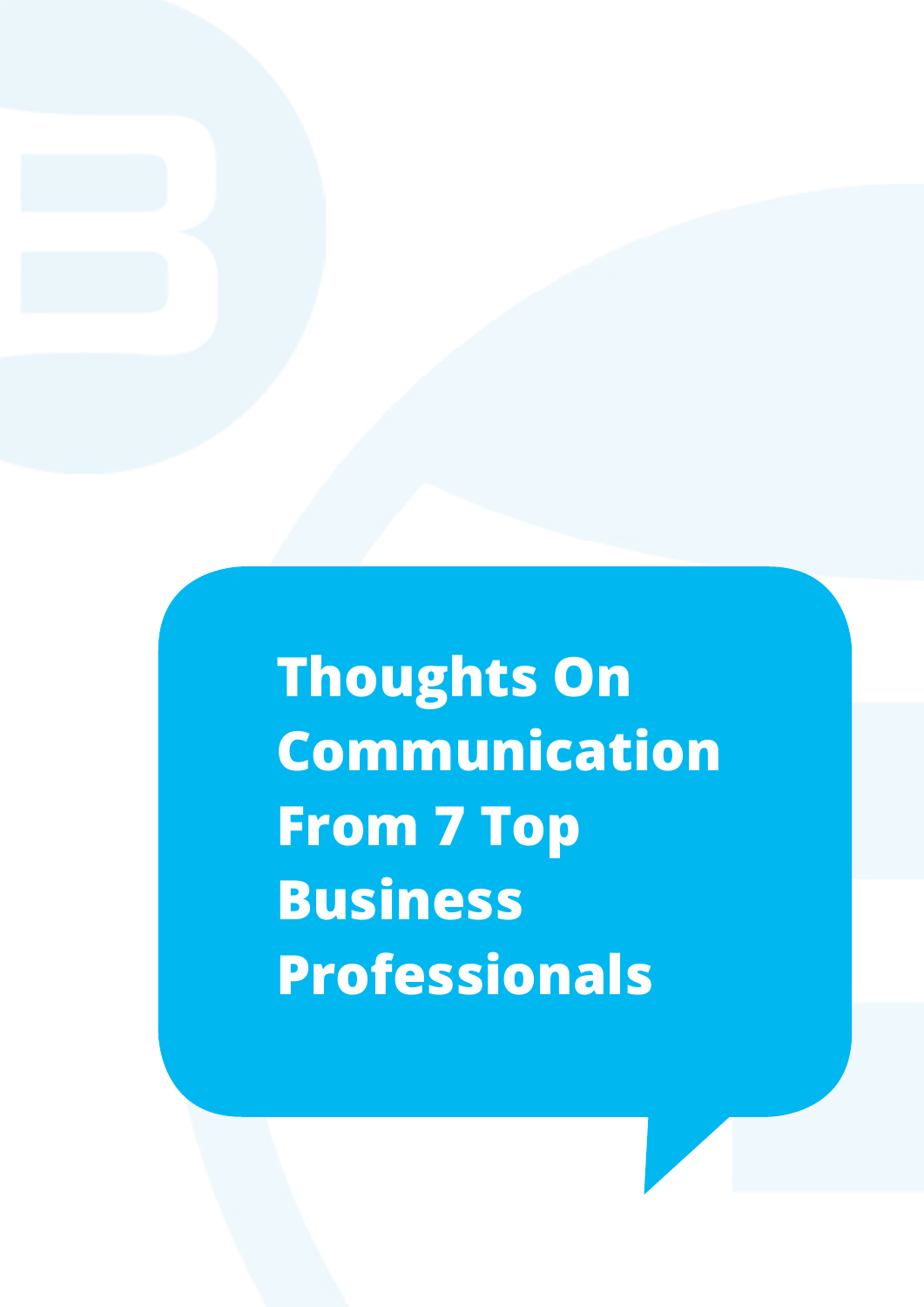### Table of Content

| Dave McLaughlin  4 |
|--------------------|
|                    |
| Tomasz Alemany  3  |
|                    |
| Craig Contreras  5 |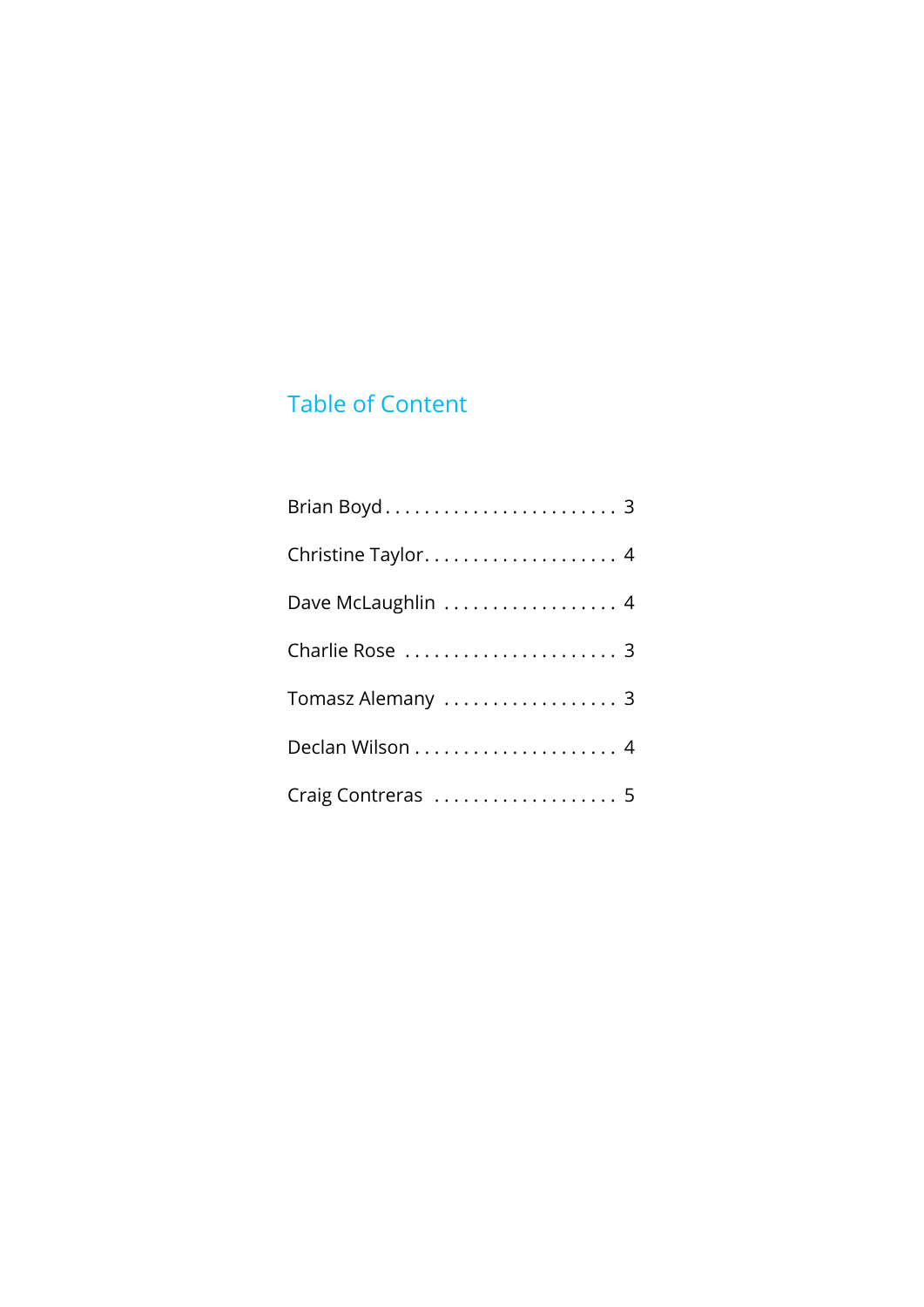<span id="page-2-0"></span>

Regardless of your industry or profession, nothing changes the fact that efficient communication can be the difference between success and failure.

Go back in time 25+ years and you didn't have many options for communicating with colleagues, clients, and prospects. Instead, almost everything was done via phone and face-to-face meetings.

Fortunately, thanks to many technological advances, business professionals have more options today than ever before.

In addition to email, which has changed business communication forever, a growing number of companies are turning some (or all) of their attention to instant messaging.

We interviewed seven top business professionals, spanning a variety of industries, to get a better idea of how they like to communicate, what they think about instant messaging, and much more.

# **Brian Boyd**

Founder – Remarkable Marketing Concepts

As a relatively new marketing agency, I quickly came to realize that communication was key to success. This is particularly true for my team, being that we are located all over the world.

Unbelievably enough, thanks to quite a bit of referral work, we don't even have a live website right now. While this means less email – as our name isn't really out there yet – it doesn't mean that communication is any less important. Fortunately, through the use of instant messaging and daily stand up calls, I am able to stay in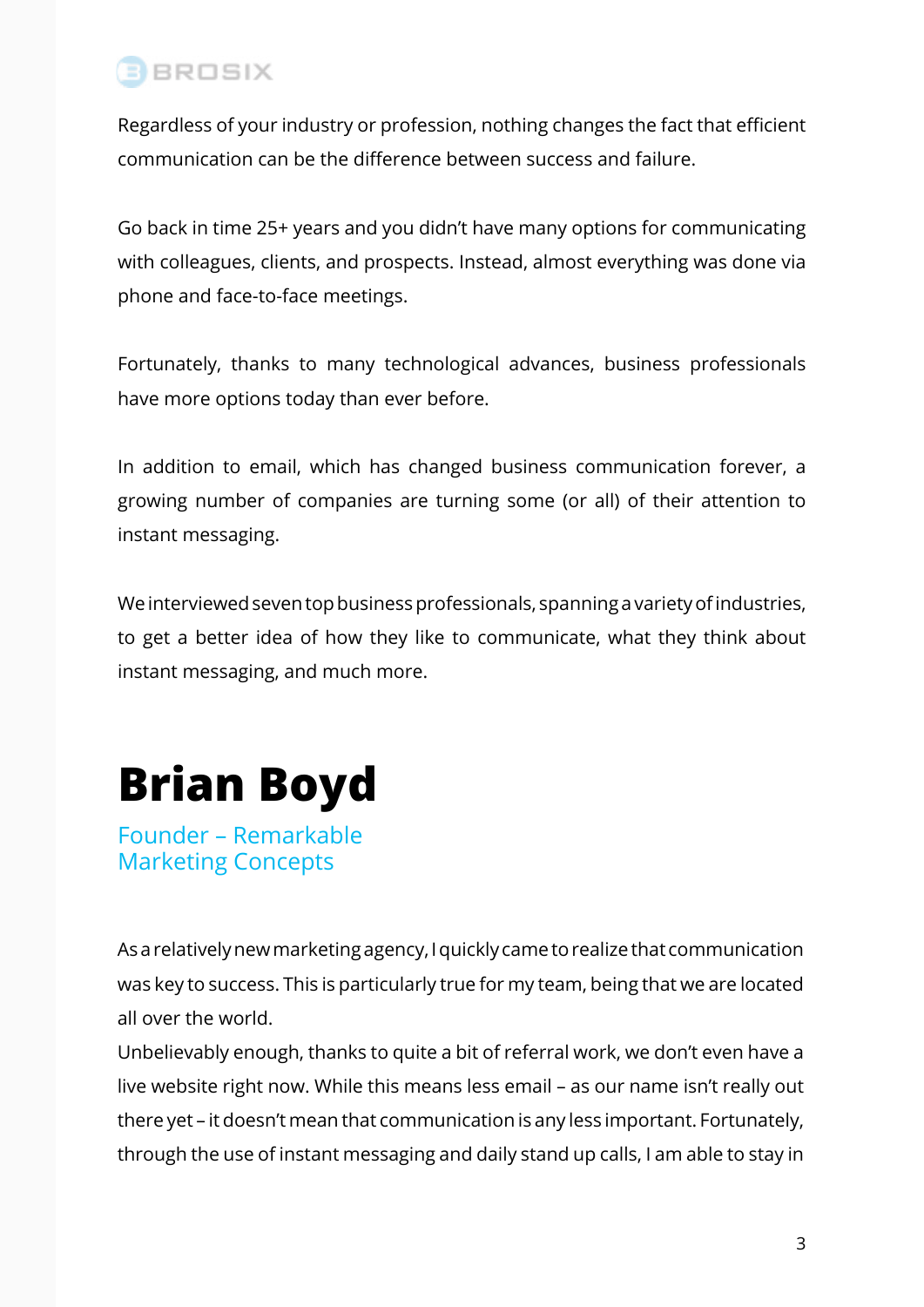<span id="page-3-0"></span>

touch with every member of my team. Without today's technology, we wouldn't be achieving nearly as much early success.

# **Christine Taylor**

Co-Founder – Coffee by Chris

It's difficult to run a content based business, all with the idea of launching a product in 2018, without being in constant communication with coworkers, clients, and suppliers.

Instant messaging is our number one communication tool. Not only does this allow everyone to efficiently coordinate their schedules and responsibilities, but it does wonders in regards to sharing information in a safe and secure manner.

## **Dave McLaughlin**

Owner – Ameri-Care Lawn Care

In the early days of my business – dating back to the 90's – communication was all about getting on the phone. As the years went by, we moved more to email and now text messaging,

In late 2017, my marketing guy suggested giving instant messaging a try, as we were finding it difficult to connect in real time. This changed the way we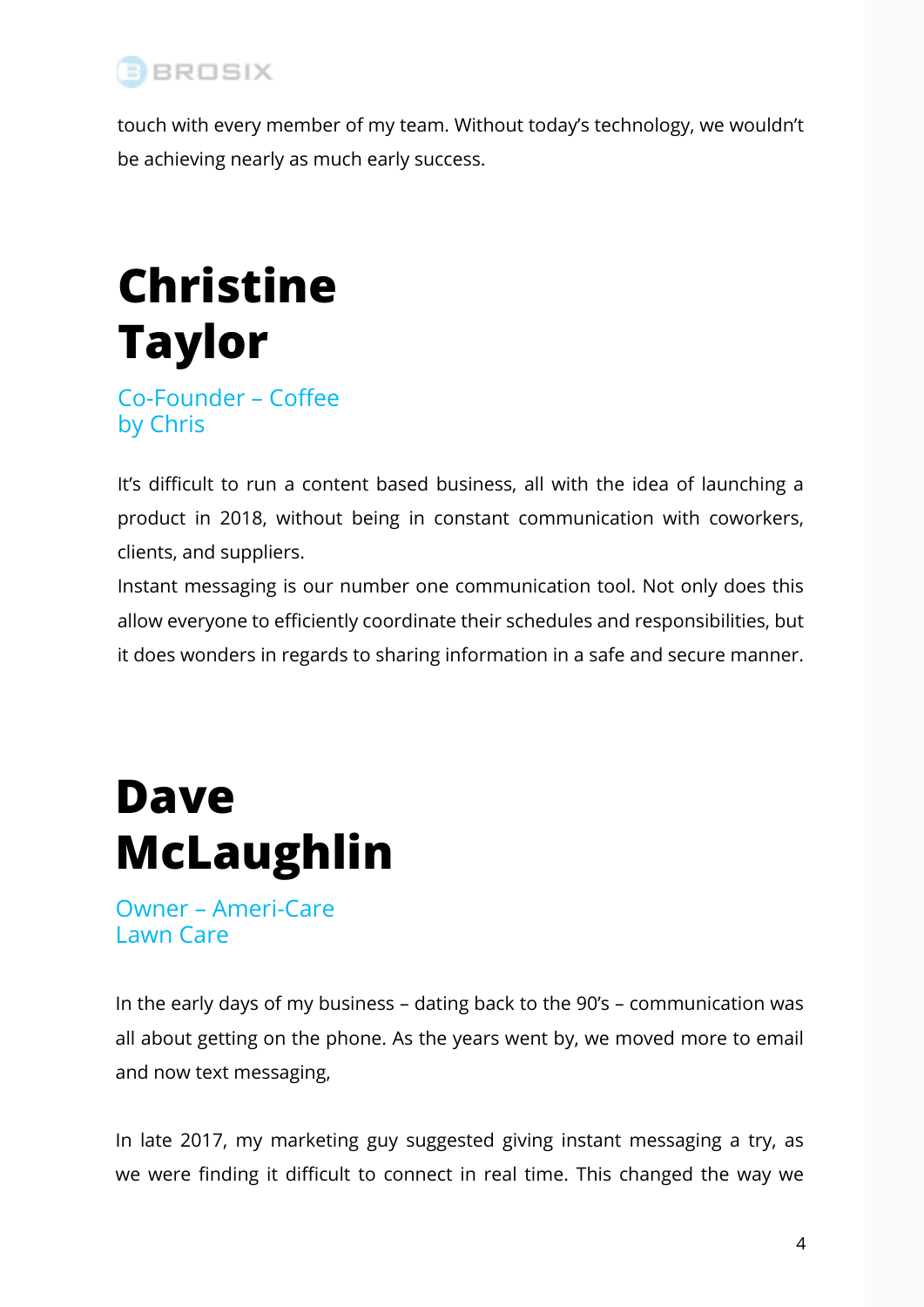<span id="page-4-0"></span>

communicate as a team, with everyone now having the ability to get in touch and stay in touch based on their busy schedule.

Some people don't realize that a lawn care company needs highly productive communication tools. However, with a crew of 10+, this is an absolute must.

## **Charlie Rose**

Founder – SEO Mechanic

As a technical guy myself, I am always looking for the next big thing in communication.

I have experience with almost every tool imaginable. When I find something that works, I stick with it. And when something fails me, I typically replace it with something else.

Communication is not only essential between myself and my team, but also my clients.

For internal communication, we use text messaging and instant messaging. For client communication, I prefer to get on the phone, with video chats becoming more and more common.

## **Tomasz Alemany**

Top Whole Life

The insurance industry is fast paced, meaning that it's not always easy to stay in touch with clients, prospects, and coworkers.

This is why I've been using an instant messaging application at Top Whole Life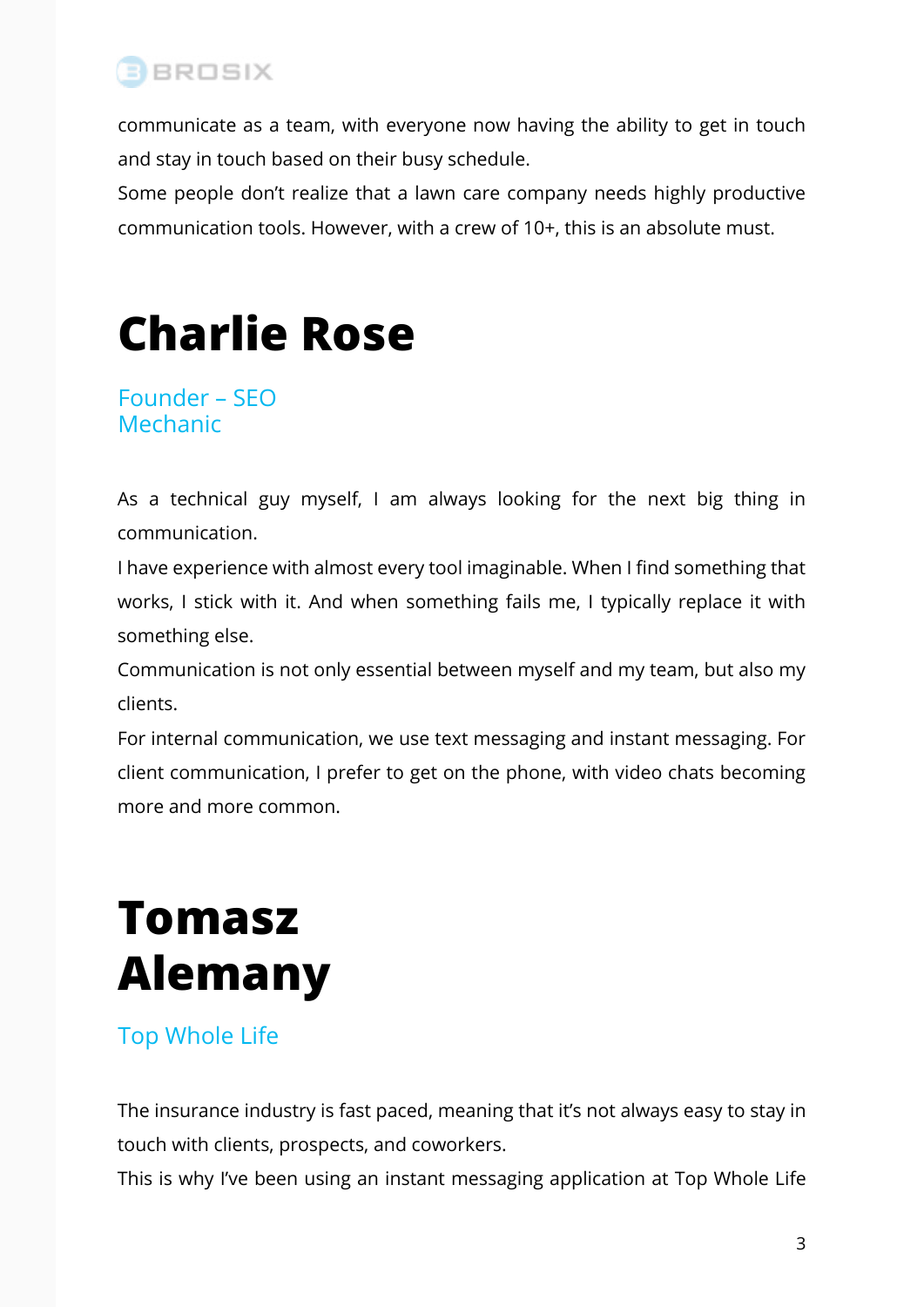<span id="page-5-0"></span>

for the past few years. It's hard to imagine living without it now, as this has transformed the way I communicate with others – especially my team.

In the past, sharing information was a challenge. In most cases, I would use email. While this worked, it slowed me down and always had me worried about safety and security. Now, I can move faster and forget about security – I know that everything is taken care of for me.

## **Declan Wilson**

#### Brick & Click Co

Communication has always been a strong point for me, and over the years I've tried just about everything in regards to the best way to stay in touch with my colleagues and customers.

Email remains the number one form of communication for me, but when it comes to internal discussions instant messaging is picking up a little bit of steam. This allows me to quickly and easily discuss projects with other people, which saves me hours on end every week.

I am always looking for new ways to improve my communication, but for now, email and instant messaging will probably remain at the top of my list.